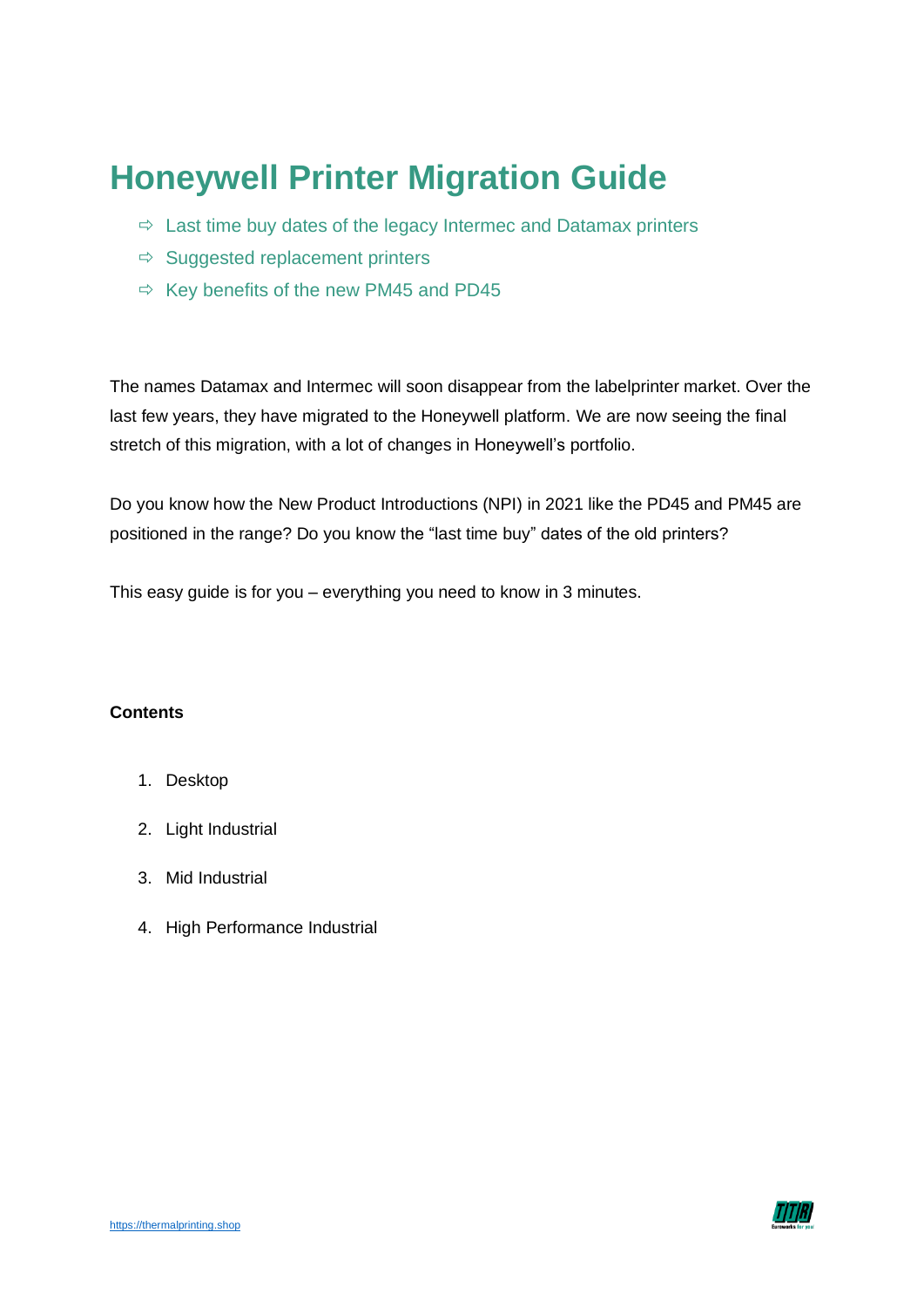### **1. DESKTOP**

| End Of Life: | E-Class last time buy December 2021 |
|--------------|-------------------------------------|
| Existing:    | PC42d/t, PC23, PC43                 |
| New:         | -                                   |



**PC43 [pricing & availability](https://thermalprinting.shop/Honeywell-PC43d-DirectThermal-203dpi-4inch)** (click here)

Honeywell recommends the PD45 and **PC43** as the replacement for the E-Class. Or for basic printing needs at the most affordable price, choose the PC42.

The PC43 series are a popular choice for light-duty, desktop applications of up to 1,000 labels per day. It prints faster than the E-Class, has a better user experience, and gives you "Smart Printing" which allows you to operate the printer without a laptop or pc. Add a keyboard, barcode scanner or other USB peripherals directly to the printer.

The PC43d (direct thermal) and PC43t (thermal transfer) were developed for light-duty labeling applications where users need reliable and easy-to-use printers. With their small footprint they are a great fit for space-constrained spaces. They also offer space-saving options like wall-mounting accessories and battery-powered operation.

Features that are found only in larger – more expensive – printers.

- Multi-language LCD or icon user interface
- User-installable connectivity options
- Label printing at fast speed.
- Large ribbon capacity (up to 300 meter or 984 ft.)

Switching from another brand of printers to the PC43 is easy with the comprehensive command language support. One example is ZSim2, a fast and easy ZPL II® emulation.

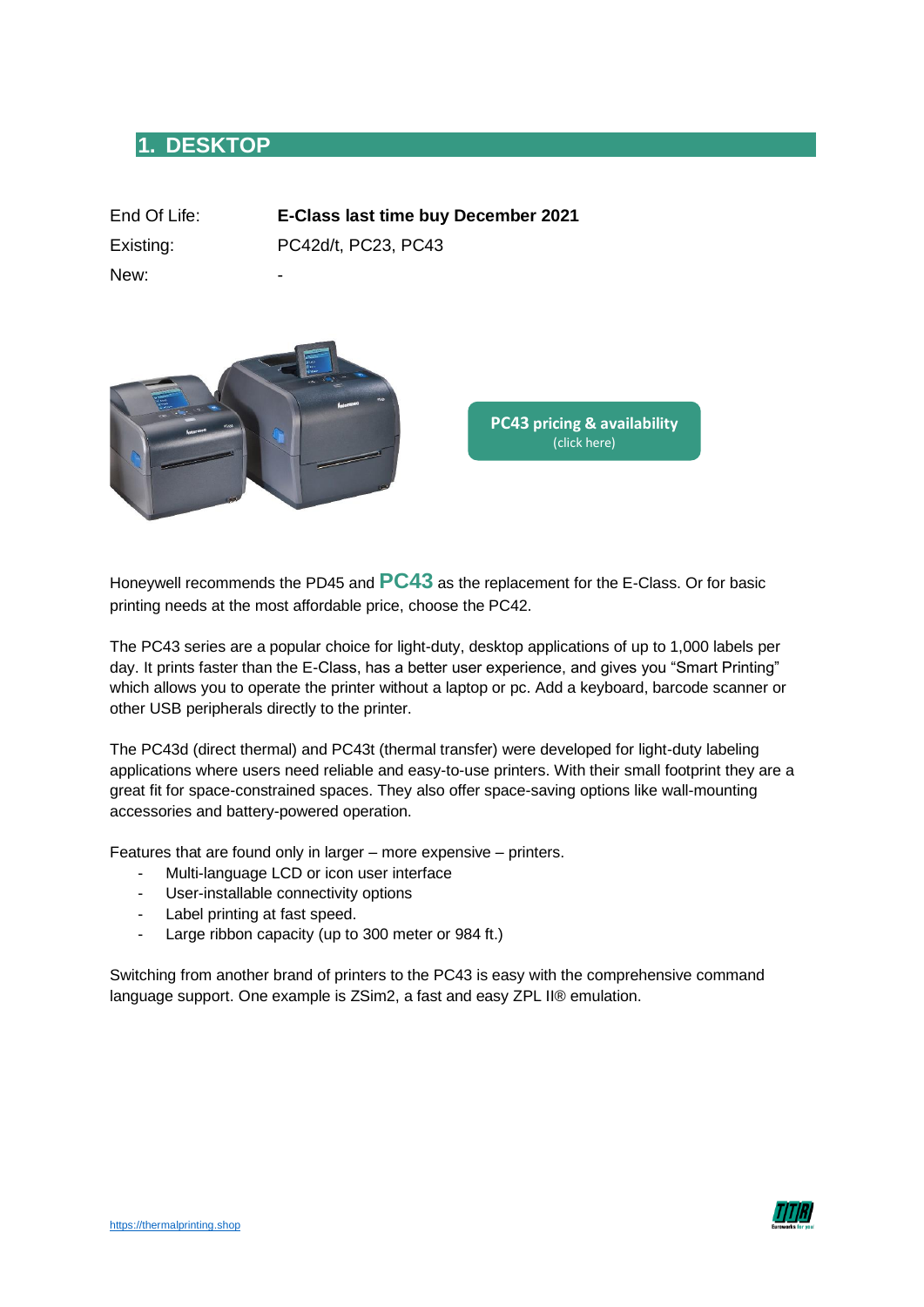# **2. LIGHT INDUSTRIAL**

| End Of Life: | <b>M-Class last time buy October 2021</b> |
|--------------|-------------------------------------------|
|              | PM42 last time buy June 2022              |
| Existing:    | PD <sub>43</sub>                          |
| New:         | PD <sub>45</sub>                          |



**PD45 [pricing & availability](https://thermalprinting.shop/honeywell-pd45-200dpi-thermal-transfer-200dpi-200-mm-s)** (click here)

The **PD45** series printer is Honeywell's new commercial grade industrial printer, which is suited for manufacturing, retail, transportation & logistics, health care, and government applications. The PD45 is available with standard features such as "smart printing", in which users can configure and fine-tune settings without the need for a host computer by running apps right inside the printer – eliminating the need for a connected PC entirely.



The **PD43** and smaller **PD43c** (compact) series of light industrial thermal printers are the recommended replacements for the M-Class printers. They incorporate the latest printing innovations into a compact and affordable solution designed to deliver high print performance in a smaller footprint. Often suited for the distribution center, warehouse, aand airline passenger service.

An all-metal chassis, strong cast aluminum print mechanism, and tool-free printhead and roller replacement help minimize downtime and maintenance needs. With a variety of door options, the PD43 printer can support a wide range of media, including ink-in and ink-out ribbons with half-inch or one-inch core sizes. Fast time- to-label and print speeds of up to 200 mm/s (8 ips) help the PD43 printer scale with the changing needs of dynamic operations.

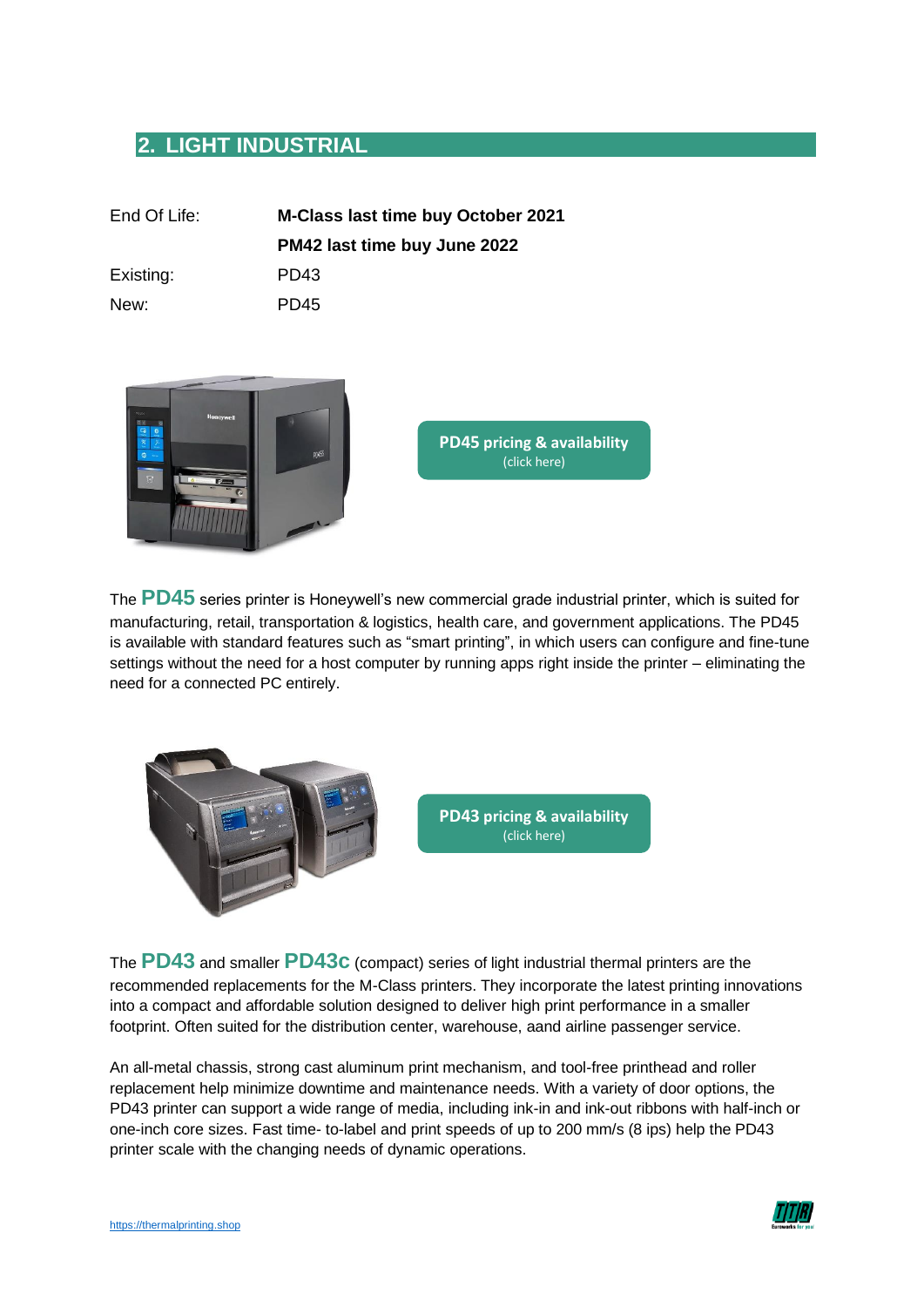### **3. MID INDUSTRIAL**

| End Of Life: | I-Class last time buy June 2022 |
|--------------|---------------------------------|
| Existing:    | PM43                            |
| New:         | PM45                            |





**PM45 [pricing & availability](https://thermalprinting.shop/honeywell-pm45-200dpi-direct-thermal-200dpi-4-inch)** (click here)

Honeywell suggests the PM43 and **PM45** as replacement printers for the I-Class.The PM45 and PM45c (compact) industrial printers are designed for high quality label printing in harsh industrial environments.

They print relatively fast at up to 14 ips (200 dpi), 12 ips (300 dpi), 10 ips (400 dpi), and 6 ips (600 dpi). With print registration of up to  $+/-0.5$  mm, the PM45 printer can ensure high print quality of barcodes, texts, and images, even on small electronic component and pharmaceutical labels.

The PM45 can support a wide range of media – including ink-in and ink-out ribbons with one-inch core size. With Honeywell's firmware platform that supports multiple print languages, the PM45 printer is an easy replacement for existing Honeywell or mixed printers. A rugged, all-metal print mechanism, easy printhead, and tool-free platen roller replacement, help minimize downtime and maintenance needs.



The **PM43** and **PM43c** (compact) mid-range industrial printers deliver fast print speeds, drop-in deployment, advanced connectivity and proven reliability. Built to support maximum uptime, PM Series printers are available with either a tamper-proof color touchscreen in 10 languages, or a universal icon interface. This enables immediate notifications through the printer interface, reducing your workforce training and device support needs. The PM Series feature Wi-Fi and Cisco CCX, and is available in 200 dpi and 300 dpi versions.